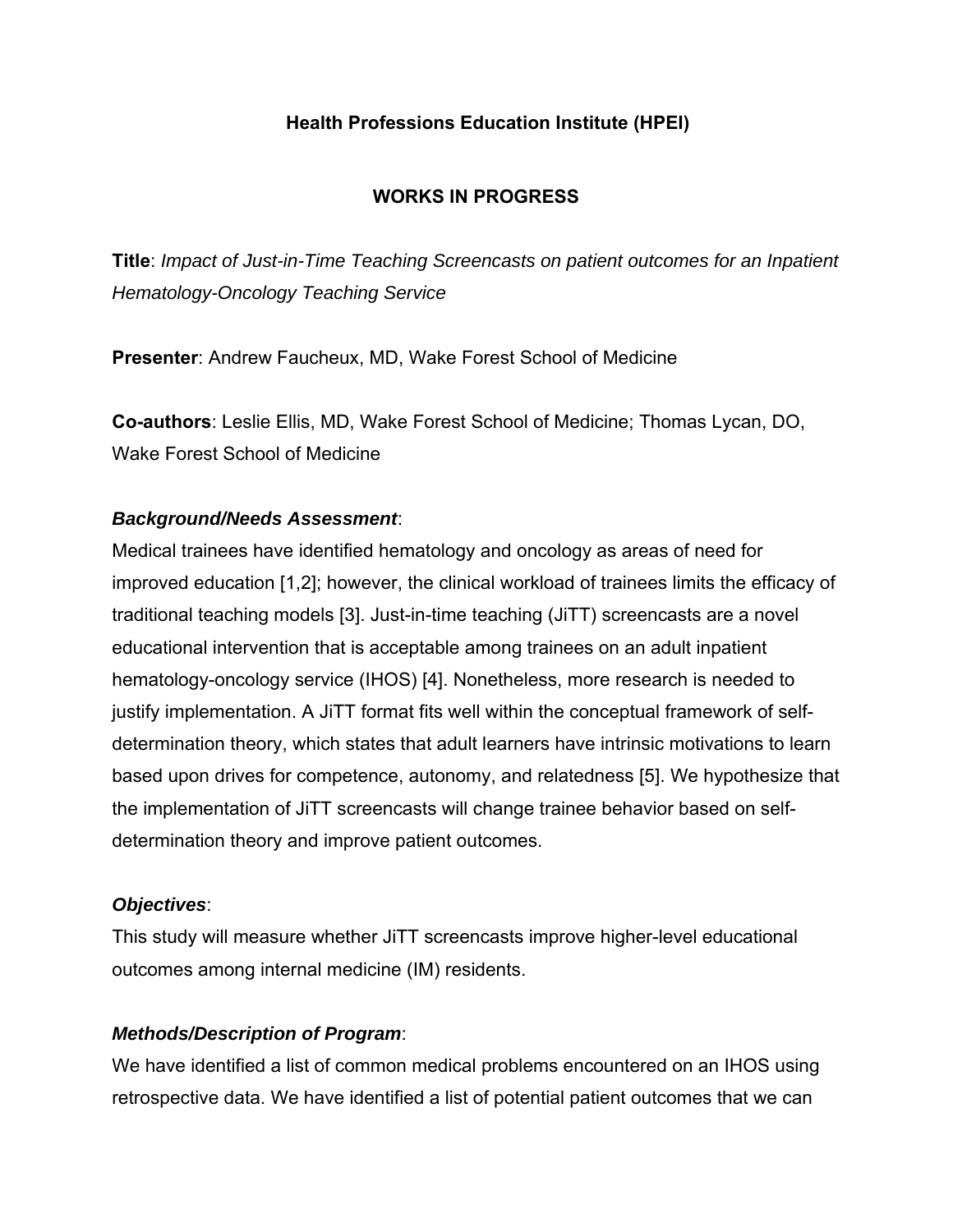retrospectively measure via the electronic medical record (EMR), for example, time to dexamethasone administration for symptomatic cerebral edema. We will conduct a survey-based needs assessment with IM residents to identify medical problems and corresponding patient outcomes with the most need for an educational intervention. We will utilize these data to produce a JiTT screencast curriculum and administer it to residents. The primary outcome will be the proportion of patients who receive a clinical intervention optimally (e.g., improvement in time to dexamethasone administration) (Kirkpatrick level 3) [6]. Secondary outcomes will include improvement in medical knowledge (level 2b).

#### *Anticipated Results/Evaluation Plan*:

We will perform a single-arm, pre- and post-intervention assessment using qualitative and quantitative measures. We will assess learner satisfaction and clinical management comfort level using Likert scale style questions in surveys administered at the end of residents' rotations. We will assess medical knowledge using clinical vignette-style, multiple-choice questions. We will collect retrospective data from the EMR to assess for changes in patient outcomes. We anticipate that learners will have increased knowledge in topics watched and that this will translate into behavioral changes as well as improved patient outcomes.

#### *Next Steps*:

Future aims will be to inform the implementation of these screencasts at other academic institutions.

#### *References*:

- 1. Tam, V. C. *et al.* Oncology education in Canadian undergraduate and postgraduate medical programs: a survey of educators and learners. *Curr. Oncol.* **21**, e75–88 (2014).
- 2. Mohyuddin, G. R. *et al.* A Critical Appraisal and Targeted Intervention of the Oncology Experience in an Internal Medicine Residency. *J. Cancer Educ.* **36**, 1290–1294 (2021).